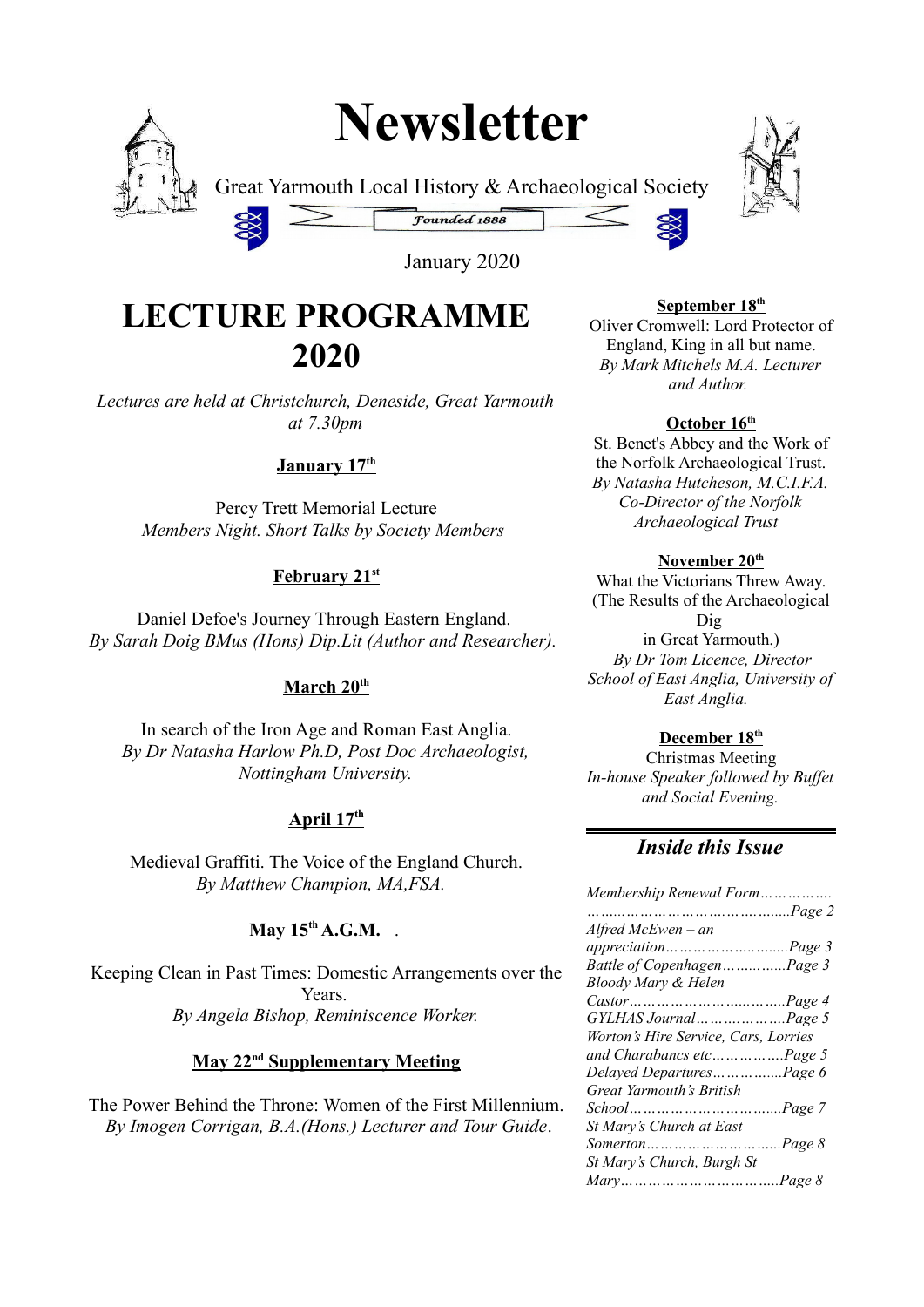# **Great Yarmouth Local History and Archaeological Society**

Registered Charity 277272

#### **Annual Membership Renewal Form for 1st January to 31st December 2019**

Please complete the form and send with your cheque to: **The Membership Secretary, Peter Jones, 16 Main Road, Ormesby St. Michael, Great Yarmouth, Nofolk, NR29 3LW.** Cheques should be made payable to Great Yarmouth Local History and Archaeological Society (G.Y.L.H.A.S.) **and received no later than 31st January 2018** or given to Peter at the January meeting.

I/We wish to re/ join the Great Yarmouth Local History and Archaeological Society

| I enclose a cheque/P.O. payment:-                | Single Membership With Annual Journal £20    |
|--------------------------------------------------|----------------------------------------------|
|                                                  | Single Membership Without Annual Journal £12 |
|                                                  | Family Membership With Annual Journal £24    |
|                                                  | Family Membership Without Annual Journal £16 |
| I would prefer to receive my Newsletter by Email | ( <i>please tick appropriate box</i> )       |
|                                                  |                                              |
|                                                  |                                              |
|                                                  |                                              |
|                                                  |                                              |
|                                                  |                                              |
|                                                  |                                              |
|                                                  |                                              |
|                                                  |                                              |
|                                                  |                                              |
|                                                  |                                              |

#### **Gift Aid**

Gift Aid is a scheme whereby charities receiving donations and subscriptions can claim back tax which has already been paid by the donor. The tax can be reclaimed from April 2005. The GYLHAS (Registered Charity No. 277272) benefits from Gift Aid Declarations by 25% of subscriptions and donations.

If you wish to Gift Aid your subscription the form below has only to be completed once and returned with your Membership Application.There is nothing else you have to do **and there is no cost to you.** Income Tax and Capital Gains Tax are included in the scheme.For higher rate tax-payers, there is an additional personal benefit since they will be refunded the difference between standard rate and higher tax rate, if they declare the Gift Aid on their tax return.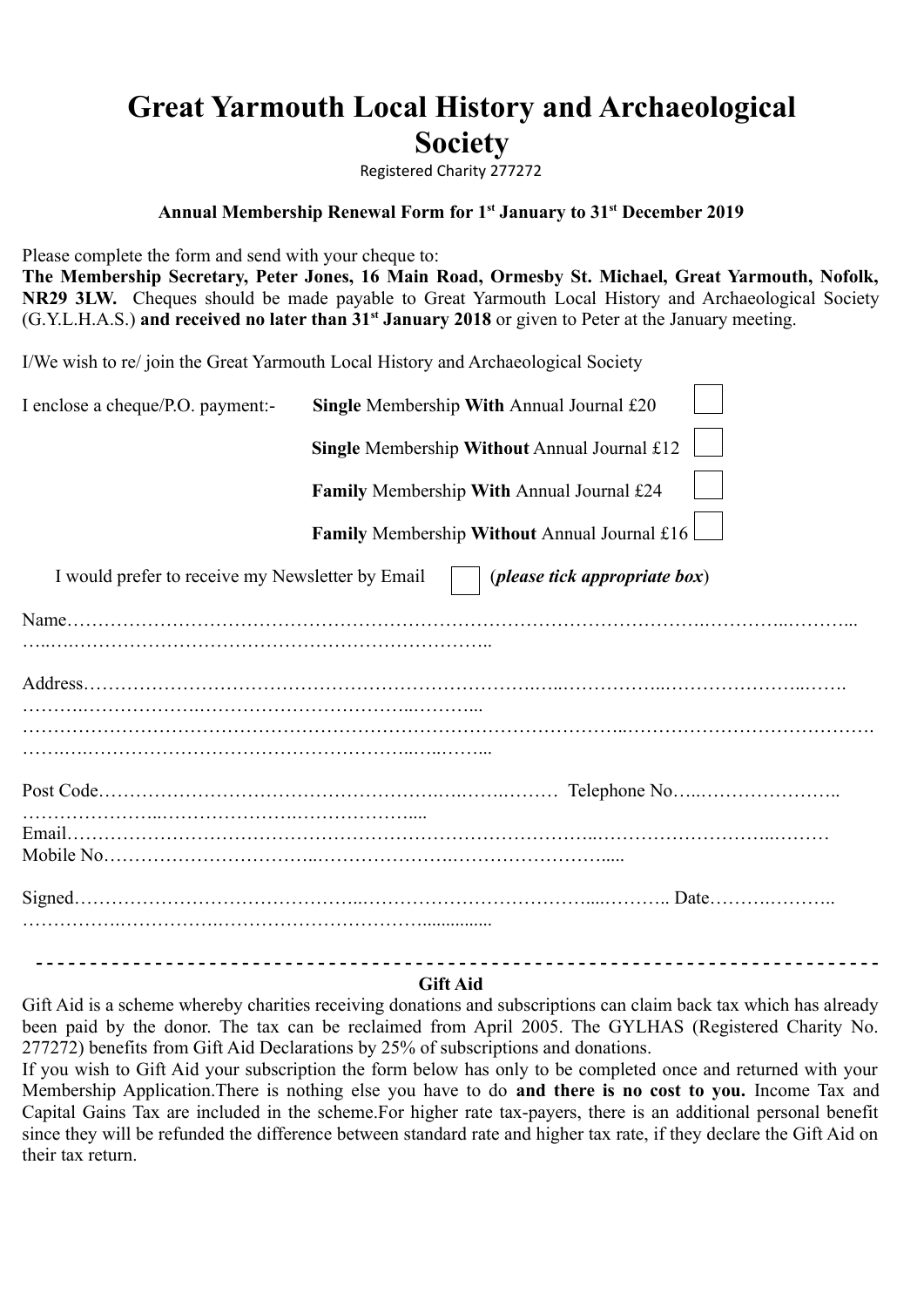Gift Aiding subscriptions and donations is purely voluntary. Should you change your mind or cease to pay UK tax, please let the treasurer know (**Kevin Mace, 79 Yew Tree Close, Bradwell, Great Yarmouth, NR31 8NZ)**

#### **Gift Aid**

I would like the Great Yarmouth Local History and Archaeological Society to treat all subscriptions and donations I make as Gift Aid Donations until I notify them otherwise.

Signed…………………………………………..….…………..Date………………………………..…………

*N.B. The personal data above is required to process your membership. This information will not be used for any other purposes.*

*By providing such information you consent to its use and storage in accordance with our Privacy policy which can be viewed at:*

*www.great yarmouthlocalhistoryandarchaeology.com*

# **Alfred McEwen – an appreciation**

Alfred McEwen (known to most people as Alec or Mac) joined the Society in the mid-1960s at a time when it was struggling to survive. He was by far the youngest member of the society at that time, a society where an audience of over 20 people at meetings was considered good and the bank balance never reached three figures. At that time the council were considering demolition of large sections of the town wall and the society decided to organise public walks, every Tuesday evening during the summer months, to increase awareness and the historic importance of the wall. Alec took on the job of organising a group of guides, a task he carried out until 1980. His main interest was in the medieval history of the town, particularly the monastic aspect, and also the early development of the sand spit. He wrote several detailed articles on these subjects and also researched the history of Cobholm. In 1974 a Field Group was established to carry out small archaeological digs. Alec became the leader of this group which excavated on the site of the Augustinian Priory at Gorleston, several other sites in the town and, in 1979, at Caister where Roman skeletons were discovered. Alec wrote up the results of each dig in meticulous detail, publishing them in the Journal. In 1978 he was one of the original society representatives on the newly formed Preservation Trust.

Throughout the 1970s and 1980s Alec contributed to almost every aspect of the society's activities,

including helping with Junior Section outings, attending conferences at the UEA and assisting with a display stand that attended many functions in an attempt to attract new members. He was chairman of the society



from 1978 until 1993 and then Vice Chairman until 1995. Alec was President from 1996 until 1999 after which he was made an honorary member. In recent



years Alec was not an active member of the society but continued his research into the Augustinians, work which was unfortunately never completed and published. A member for over 50 years Alec McEwen died on 3 December 2019. I also attach the only two pictures of Alec

I have. He stands out as the only adult male in the Hyde Park Picture and his face can be seen just below the ships bow.

### **The Battle of Copenhagen**

*Colin Tooke*

Brian Gibbs of the Nelson Society e-mailed recently to say that the Nelson Society was holding 'a 2020 Battle of Copenhagen Lunch at 12 noon on Saturday 4<sup>th</sup> April at 'the Prom Hotel' in Great Yarmouth.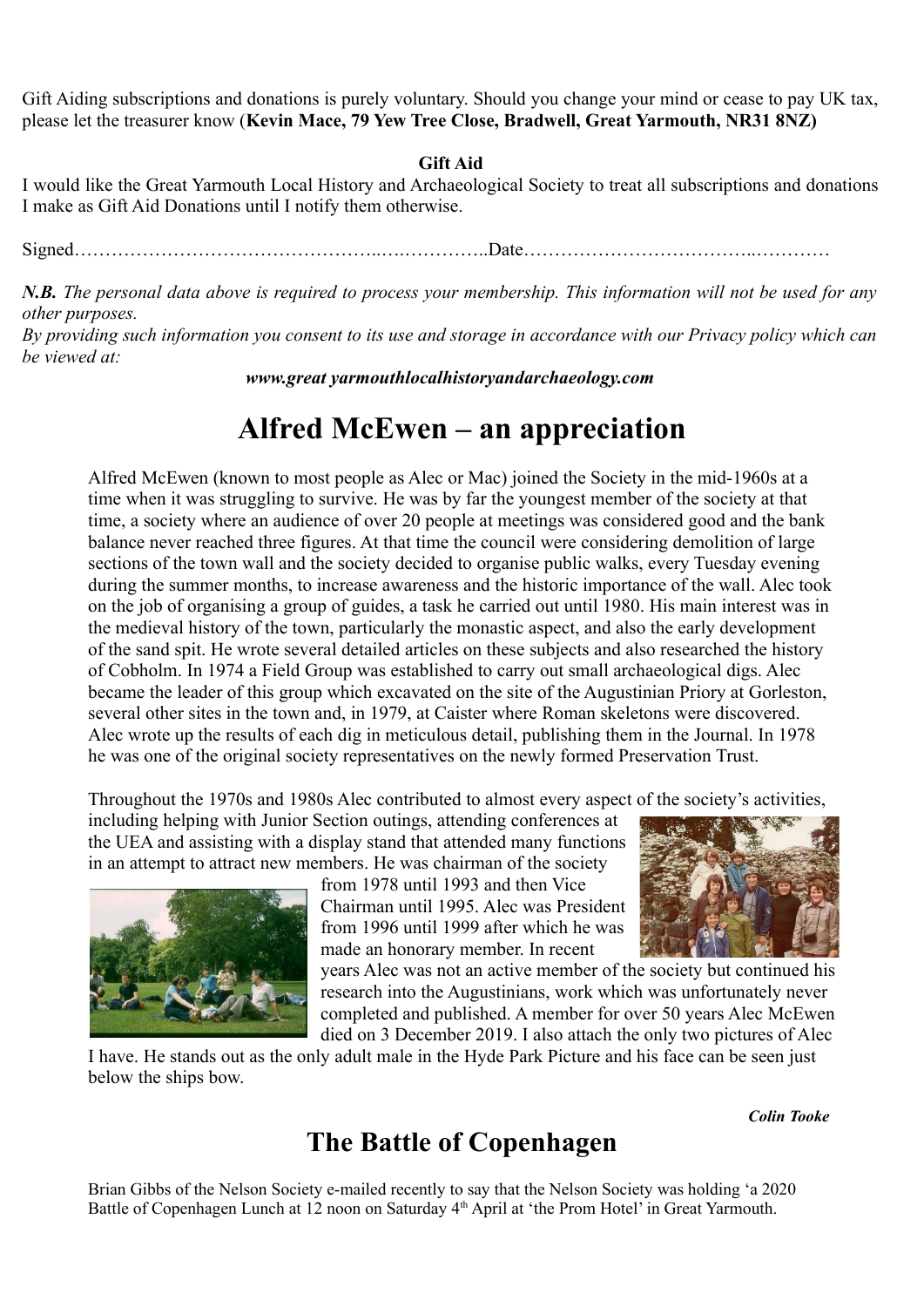The speaker will be the eminent Norfolk born historian, Andrew Lambert, Professor of Naval History at King's College London.

The lunch at the 'Four Star' Prom Hotel' will cost £35.00 for three courses including a glass of port. The original flyer said that arrangement had been made for a private visit to Nelson Museum, which as Yarmouth people will know regrettably closed at the end of October but it will still be possible to climb to the Norfolk Naval Pillar. *The Nelson Society has made arrangements to stay at the Prom Hotel for the night but I feel this will be of no interest to Society members but should you wish to attend the lunch contact Brian Gibbs on (01246) 203924 or e-mail briangibbs@hotmail.co.uk . Andrew Fakes*

# **BLOODY MARY & HELEN CASTOR**

In a recent television programme about Lady Jane Gray, 'the Nine Day Queen' Dr Helen Castor said the mutiny in a fleet sent by the Duke of Northumberland to stop Mary Tudor from escaping to the Continent in July 1553 happened in the Orwell River.

This would seem to be untrue because all the local history sources that I have seen, say that Sir Henry Jerningham of Helledon was recruiting soldiers in Yarmouth to support Mary Tudor. He had heard that here was unrest in Northumberland's fleet as the crews were pressed and that that they had not been paid. The North Sea was rough and the ships had put into Yarmouth Roads to ride out the storm. Sir Henry rowed out to the ships and persuaded the crews to support Queen Mary's cause. It was said that the sailors threatened to throw their officers overboard if they refused to join the mutiny. No doubt the sailors would have been aware of the punishment for a failed mutiny There may have been six or eight ships in the fleet but the cannon soldiers and sailors from the vessels would have made a decisive advantage to Mary's supporters at Framlingham Castle I am an admirer of Helen Castor as a 'telly historian' as she does not overly impose herself on the programmes she appears in, unlike several others I could name.

I brought this up as an aside at the Paston Conference held in Yarmouth on 19th October and Dr Robert Knee of the Paston Footsteps 600 group said that it would be much easier to sail the cannons to the Orwell than drag them down the Tudor A12. Earlier in the day, Professor Tom Williamson pointed out that many rivers were navigable by flat bottomed barges and this was by far the best way to carry heavy loads in those days. It is therefore reasonable the guns were floated up the Orwell or Deben and possibly up the river Ore to Framlingham Castle. The extra soldiers, sailors and cannons tipped the balance in favour of Mary and she felt able to march to London Queen Mary began her reign in quite benign way but she had the Duke of Northumberland beheaded. As rebellions against her regime occurred and English men and women stood out against her Roman Catholicism, she earned the name of 'Bloody Mary' when around 300 people were burned at the stake.

As I am not a proper historian who provides numbered references for my writings I would cite my two sources. An article in the Centenary Volume of Norfolk Archaeology Volume XXIV (1946) Norfolk & Norwich Archaeological Society written by W. Edgar Stephens, former Town Clerk of Great Yarmouth and entitled 'Great Yarmouth under Queen Mary' I also quote from the American author Carolly Erickson. In her book 'Bloody Mary the Life of Mary Tudor' Robson Books Ltd. (1995) she writes

 "*He (the Duke of Northumberland) took the desperate step of calling in French aid. He sent a relative, Sir Henry Dudley, to offer Henri II the precious English possessions of Calais and Guines in return for a force of picked troops. There was no sign of the (English) reinforcements that the*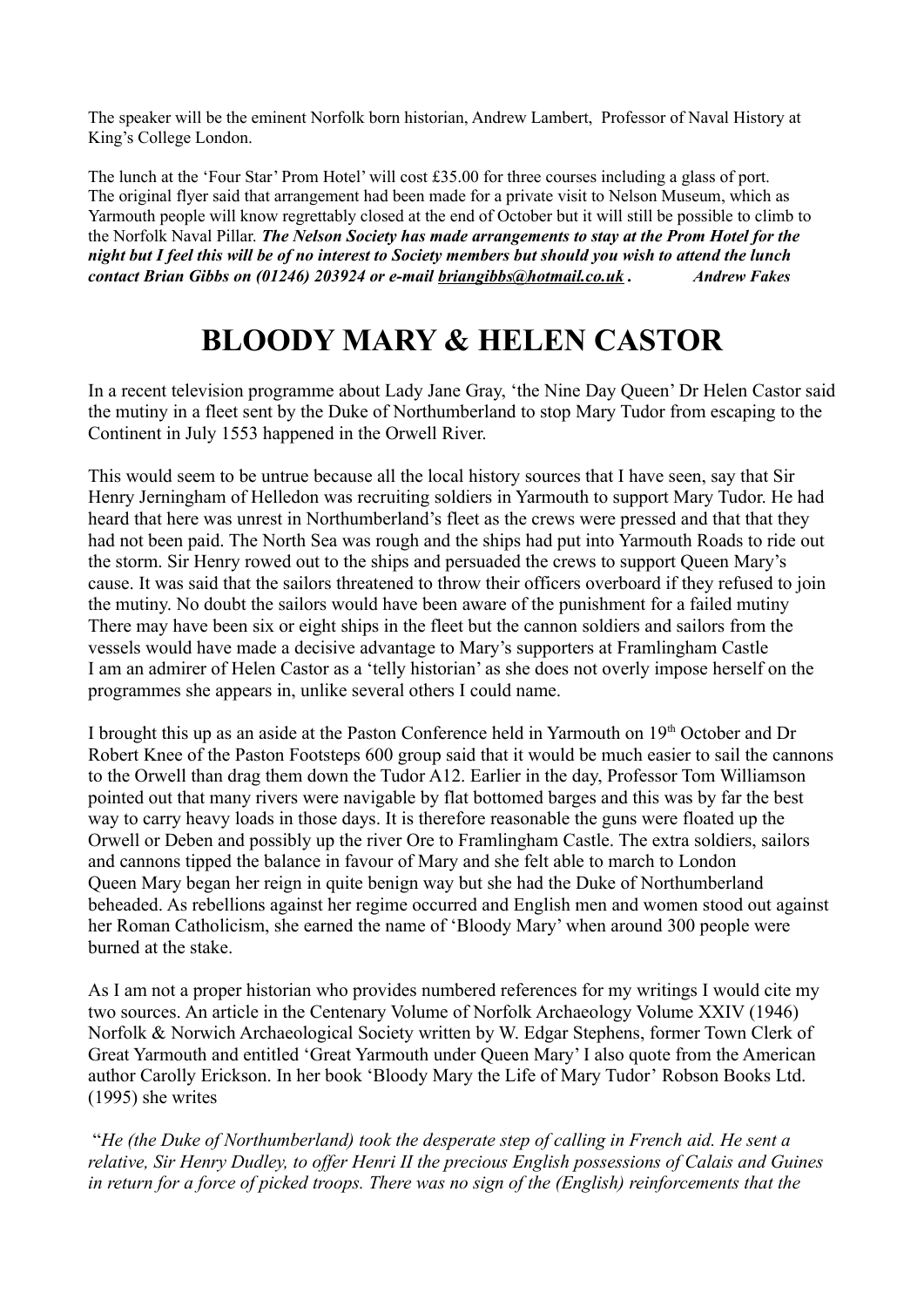*Council had promised but Mary's Camp was growing larger and stronger every day. Three thousand French soldiers from Boulogne would tip the balance in Dudley's favor.*

*While he waited for word from France THE MOST DRAMATIC EVENT TOOK PLACE IN YARMOUTH HARBOR. Seven ships he sent to guard the Norfolk coast took shelter there in stormy weather, and while they lay at anchor one of Mary's captains, Sir Henry Jernigan ,went to Yarmouth and rowed out to address the sailors. He succeeded in arousing loyalty to Mary; from their natural love toward her, (they)' rose against their captains in favor of the Queen' shooting of their artillery and shouting 'Long live our Queen Mary'. This mass mutiny gave Mary a decisive advantage. The following day the camp at Framlingham was augmented by two thousand sailors and the hundred great cannon from the ships in the harbor." Andrew Fakes*

# **GYLHAS Journal**

The 2019 edition of the GYLHAS Journal was published in November and all members should have received their copy by now. Contributions for the 2020 issue will be most welcome and can be sent to the editor at any time.

*John Smail*

# **Worton's Hire Service, Cars, Lorries and Charabancs etc**

Members of the Society may be interested in this piece of local history that is viewable on the YouTube website<https://www.youtube.com/watch?v=Cp8XmJHwtpE>

It is a short silent motion picture film, that appears to have been taken in the 1920s to advertise the motor vehicle services of Worton & Son of the Norfolk Garage, St Georges Road and York Road. It is likely that this advertisement was shown in local cinemas.

The film starts with the caption *Norfolk Garage, St. George's Road, Great Yarmouth. WORTON & SON, Worton's Hire Service, Cars, Lorries and Charabancs etc.* Followed by another caption *Vehicles leaving the garage.* A large charabanc is shown leaving the garage and turning right into



York Road, followed by a motor car and another charabanc EX 406 that both turn left into York Road. The Particular Baptist Chapel is also visible in the scene next door to the garage entrance. A lorry with Wortons written on the side then exits the garage followed by a car XC 7577 This same vehicle is then shown drawing up in York Road at the petrol pump, that is hand cranked. The petrol tank of XC 7577 appears to be in the front of the car next to the engine. There then follows a sequence showing the charabancs on the move. Charabanc EX 406 and named *Champion* is shown motoring along North Drive. Another

charabanc EX 394 and named *Norfolk* was filmed while stationary. A motor car with driver XC 7577 is then shown traveling south along North Drive and then what looks like a much older car LE 3206 with carbide headlights appears followed by a sequence of a more modern car EX 659 driving along North Drive. The film that runs for a total of 2 minutes 13 seconds ends with a caption *A reliable Car Hire Service for Weddings, Dances, Dinners, Sports and all special occasions.*

I have added my research into Worton & Son onto the comments section of the You Tube page.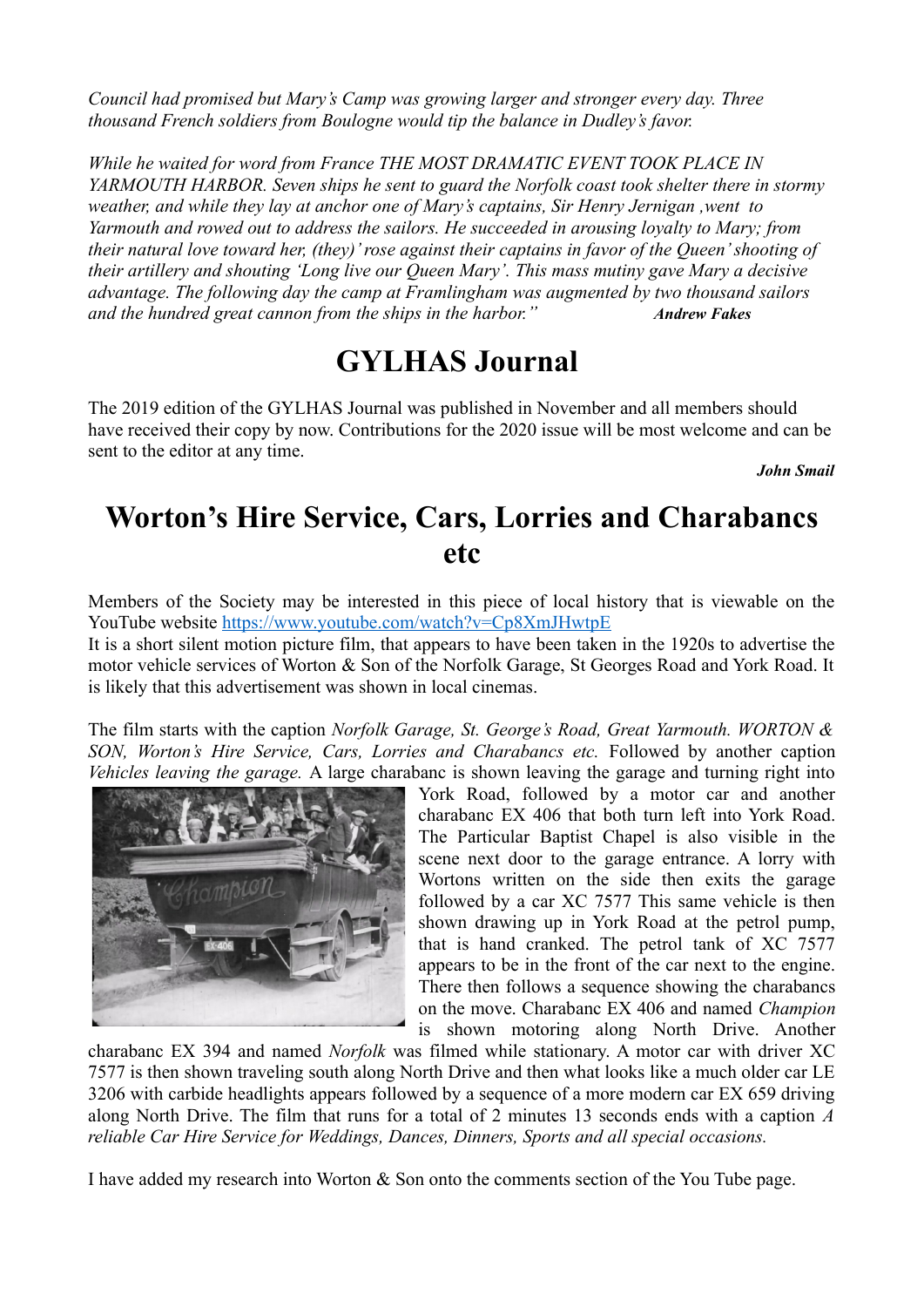Please click the above link or copy the address into your browser and take a look at the film, imagining you are sitting in The Empire in the silent film era during the 1920s and enjoying seeing the wide variety of Wortons motor vehicles traveling along the streets of Great Yarmouth.

*Paul Godfrey.*

### **Delayed departures**

This is a "work in progress" which I hope to develop at some point into a fuller account for the Society's Journal.

During the 1920s and 1930s there were proposals to build a municipal airport for Great Yarmouth. Prior to, and during, WW1 there were RNAS



airfields at South Denes and at Burgh Castle. In the early 1920s after they were no longer used by the RAF, these airfields were occasionally used as the take-off and landing points for various pleasure trips. These pleasure trips did not seem to last for long and the airfield at Burgh Castle reverted to farmland and the airfield on the South Denes also disappeared with surplus materials being auctioned off.

In June 1933 it was debated by the Council whether to purchase the land which is now the Magdalen estate and build an aerodrome. Advocates of the



scheme argued that whilst the purchase of the land and the construction of the aerodrome would add a penny to the rates for a number of years, it was argued that there were increasing number of people flying to Europe, that it would increase the number of visitors to the town and that many other towns and cities were building municipal aerodromes. Those opposed to the scheme argued that whilst the land ought to be purchased from Magdalen College it ought to be used for new housing which was desperately needed by the town.

In the following year, the proposal was resurrected at the AGM of Great Yarmouth's Chamber of Commerce. It was put forward that the aerodrome would provide completion to the railways in bringing visitors to the town from the north and the Midlands as well as providing a terminus for European passenger flights. Hopton and the North Denes as well as the Breydon Water marshes were suggested as possible locations for the airport, with the site at Hopton being thought as being economically beneficial for both Great Yarmouth and Lowestoft (there were also suggestions that there would be a Government sponsored seaplane station on Breydon Water). Advocates pointed

#### MUNICIPAL AERODROME.

old.<br>The idea is worthy of your advocacy.<br>Yours truly,<br>H. E. WILLDON. Cliff Hill, Gorleston.

that links to European destinations such as Rotterdam would be of great value to the town as well as providing much needed work for the local unemployed especially in the construction of the airport. In 1935 the Borough Council was considering of purchasing land in Bradwell and the land owned by Magdalen College, Oxford for the construction of a municipal airport but the decision was deferred. In the official programme of the 'Empire Air Display' held at Crow Hall Farm, Middleton Road, Gorleston in 1936, the reasons for the construction of the municipal airport were once more made with the suggestion that week-end trips made by Aero-clubs would become as common as trips organised by cycling clubs.

IN OUNTRUCE ALL ALCOLUTION.<br>
Sir,-During my frequent absences from<br>
Grieston my hostess, knowing my great interest<br>
In figing, etc., saves for me anything in the<br>
local press with reference thereto. I have seen<br>
the paragr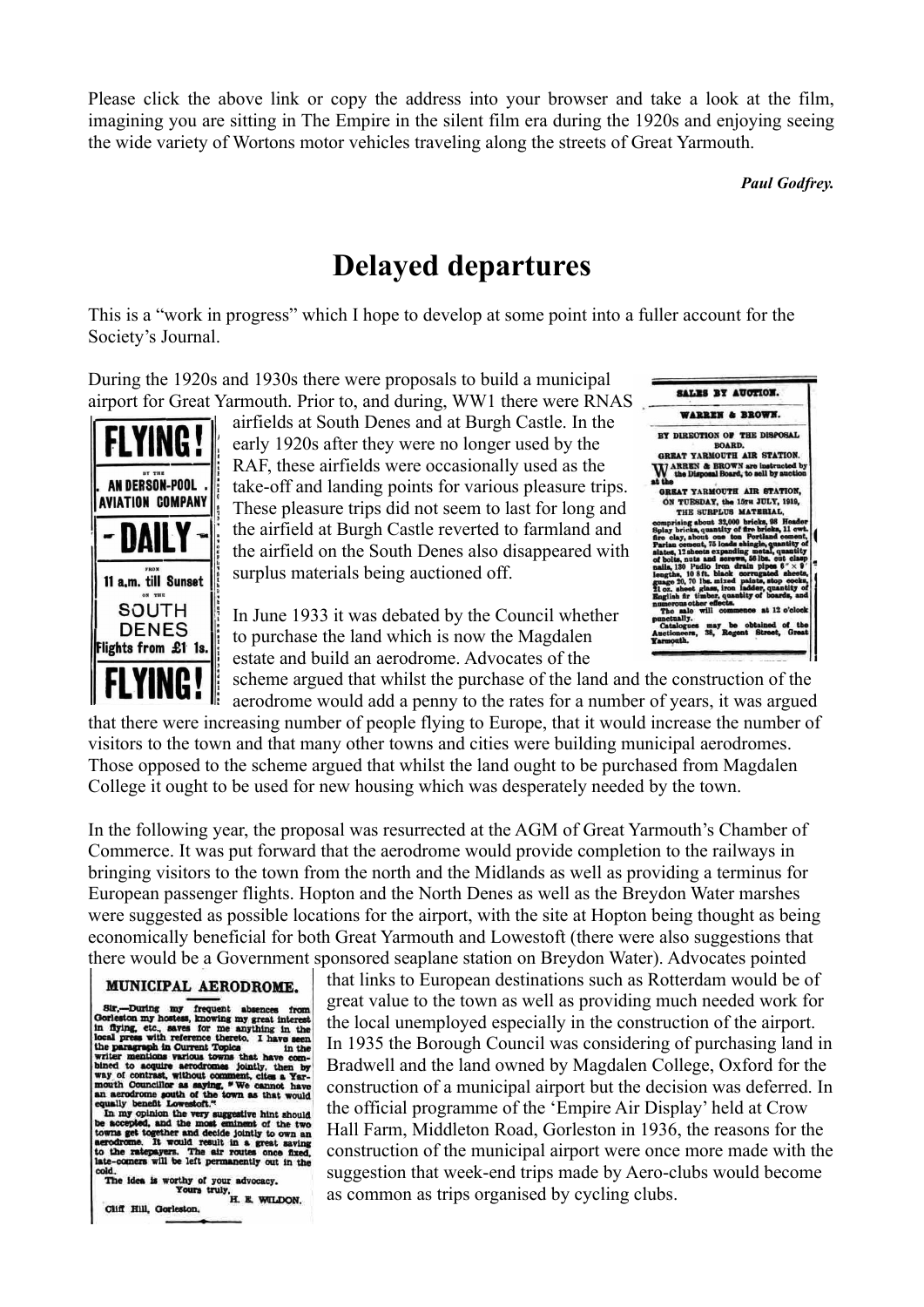Despite such advocacy, the airport never was built and the land purchased by the Council was developed as housing as the Magdalen estate.

#### *Michael Wadsworth*

### **Great Yarmouth's British School**

This is another "work in progress" which I hope to expand for the Society's Journal. On 13<sup>th</sup> February 1812, a "numerously and respectably attended" meeting was convened by the 'Friends of the Lancasterian System of Education' to establish a school in Great Yarmouth based upon the 'Lancasterian system'. During this meeting, with Mr Dawson Turner as the meeting's Chairman, a fund was established to raise money for the building and the running of the school, with Mr E K Lacon agreeing to be the fund's Treasurer. Out of this meeting, "The Society for Lancasterian Education of Great Yarmouth and its Vicinity" came into being (this was later to be referred to as 'The British School Trust' and was closely linked to the British and Foreign Schools Society). Its Trustees included Edward Knowles Lacon, William Fisher, Dawson Turner, William Danby Palmer, Thomas Jewery, James Harvey, William John Harvey, John Shelly, George Evington, George Danby Palmer, William Barth, William Sewell, Thomas Hammond, Samuel Clayton, Samuel Barber, Samuel Robinson, John Frenie Ramsey, William Roberts and John Steward. The School opened in 1813 and the cost of its construction and equipping it with slates and stationary materials came to £655-12s-5d. When built, the school could accommodate up to 334 pupils, although the average



*Plan of the Yarmouth British School in 1905*

manner."

attendance over its life time was 237 pupils. As a way of raising the profile of the British School, a Sermon was preached at the Old Meeting House on Sunday evening, July  $9<sup>th</sup> 1815$ , by J, M. Beynon. Grants were received from the British and Foreign Schools Society (BFSS) between 1818 and 1820 and again in 1864. The School was enlarged in 1861 and again in 1869. The school, now demolished, was located on the corner of Nelson Road Central and St George's Road.

Subjects taught at the school included French, Latin and book-keeping. After an inspection by a School Inspector in 1889, it was stated that, "the discipline was good and the boys answered well and intelligently in their class subjects and the general results of the examination in the elementary subjects are decidedly creditable". A report in the *Yarmouth Independent* of 28<sup>th</sup> September, 1901 stated that, "in the recent Civil Service examination (*a Yarmouth British School pupil*) secured the distinction of being placed 6th among over 600 candidates.", and that, "Eleven boys of the British School have been presented for this Civil Service Open Examination, all of whom have passed. Besides obtaining the honour of the very high position already stated, the school secured tbe 9th, 16th, 18th, and 32nd places in the list, and in the limited competitions its representatives have been very successful." and that the "H.M. Inspector reports the boys taught in a thoroughly efficient

Towards the later part of the Nineteenth Century, the British & Forgein Schools Society started to withdraw from the running of Schools in Britain to concentrate on Teacher Training. In early 1905, it was proposed that Yarmouth's British School be transferred to the control of the local authority. However, in May 1905 the proposed transferred was put on hold for an indefinate period by the Borough Council. However, the School was transferred later into the control of the Borough Council and was renamed the Daniel Tomkins' School (Daniel Tomkins had been a teacher at the